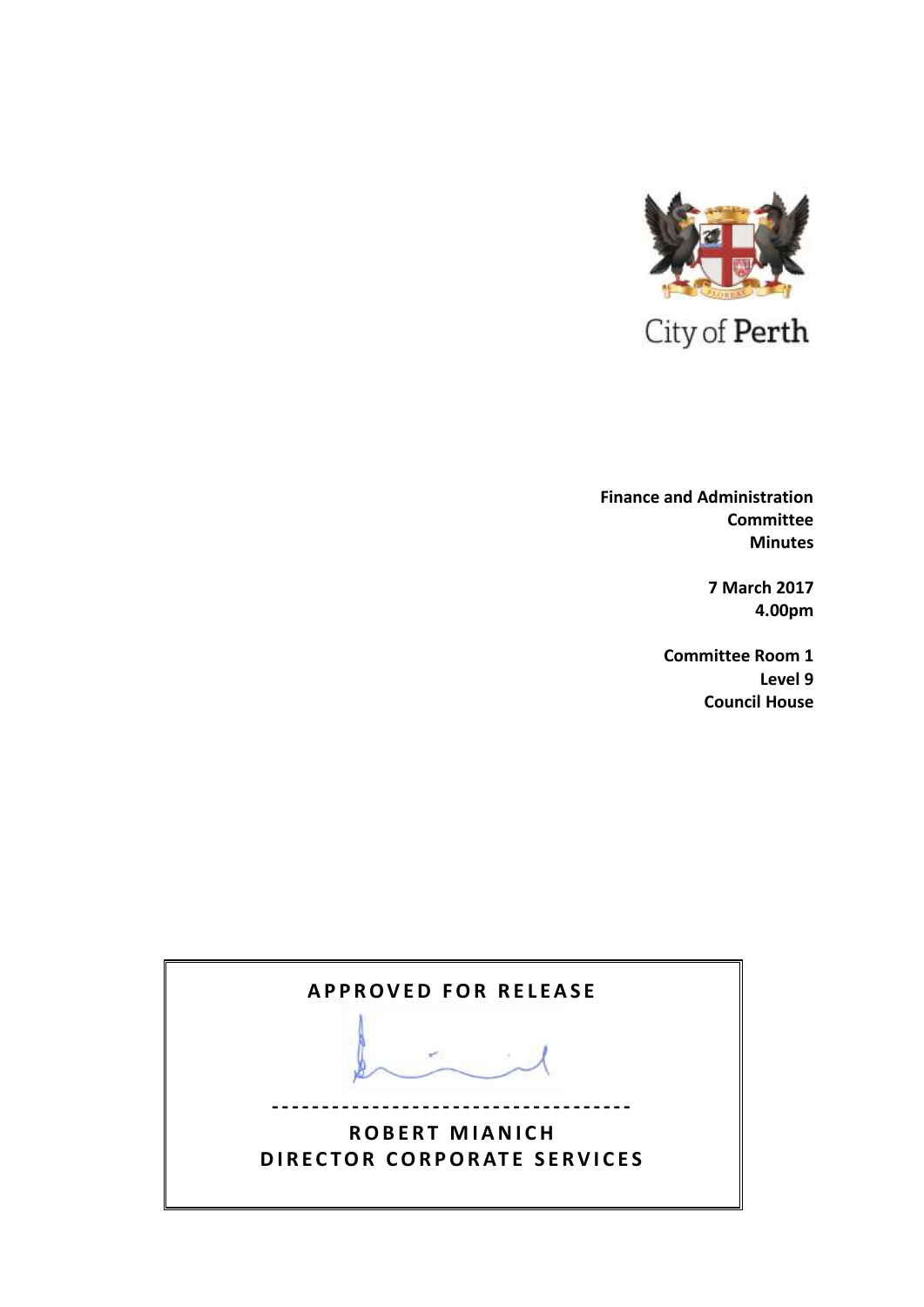

City of Perth

**Finance and Administration Committee Minutes**

> **7 March 2017 4.00pm**

**Committee Room 1 Level 9 Council House**

Minutes to be confirmed at the next **Finance and Administration** meeting.

# **THESE MINUTES ARE HEREBY CERTIFIED AS C O N F I R M E D**

# **PRESIDING MEMBER'S SIGNATURE**

**------------------------------------**

**D AT E : ------------------------------**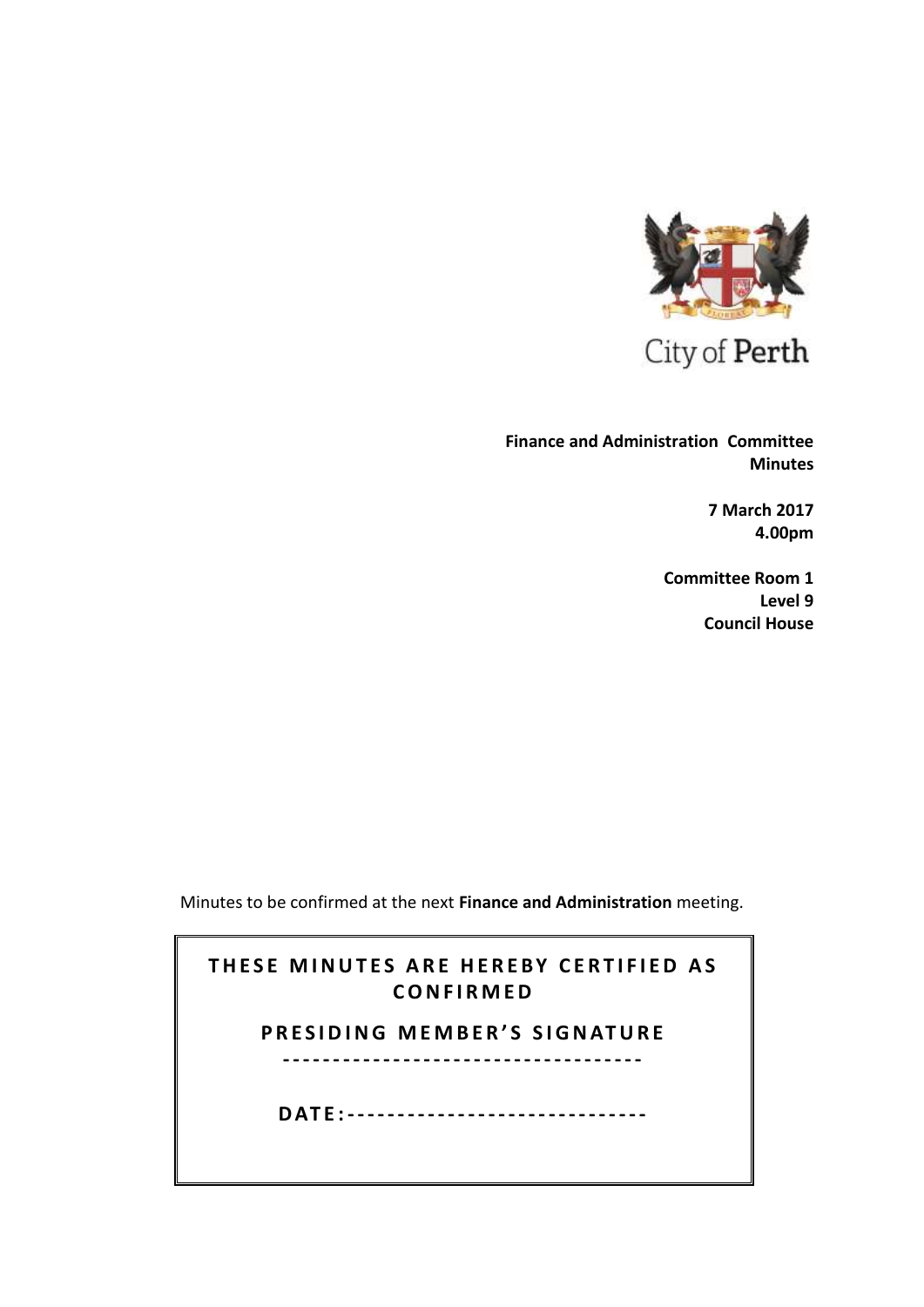Minutes of the **Finance and Administration** meeting of the City of Perth in Committee Room 1, Ninth Floor, Council House, 27 St Georges Terrace, Perth on Tuesday, 7 March 2017.

## **Members in Attendance:**

| Cr Davidson | - | <b>Presiding Member</b> |
|-------------|---|-------------------------|
| Cr Green    | - | Deputy Member           |

## **Officers:**

| Mr Mianich  |                              | <b>Director Corporate Services</b>                                                       |  |
|-------------|------------------------------|------------------------------------------------------------------------------------------|--|
| Ms Moore    |                              | Director Community and Commercial Services                                               |  |
| Mr Crosetta |                              | Director Construction and Maintenance                                                    |  |
| Ms Battista |                              | Acting Director Economic Development and Activation                                      |  |
| Mr Brehaut  |                              | Manager Properties (entered the meeting at 4.04pm and<br>departed the meeting at 4.24pm) |  |
| Mr Richards |                              | Manager Finance                                                                          |  |
| Mr White    | $\qquad \qquad \blacksquare$ | Chief Accountant (departed the meeting at 4.16pm)                                        |  |
| Ms Ferreira |                              | Senior Management Accountant (departed the meeting at<br>4.16 <sub>pm</sub>              |  |
| Ms Best     |                              | Governance and Risk Officer                                                              |  |

## **Guests and Deputations:**

One member of the public.

## **1. Declaration of Opening**

**4.00pm** The Presiding Member declared the meeting open.

## **2. Apologies and Members on Leave of Absence** Cr Chen (LOA) Cr Harley (Apology)

- **3. Question Time for the Public** Nil
- **4. Confirmation of Minutes – 7 February 2017**

## *Moved by Cr Green, seconded by Cr Davidson*

## *That the minutes of the meeting of the Finance and Administration Committee held on 7 February 2017 be confirmed as a true and correct record.*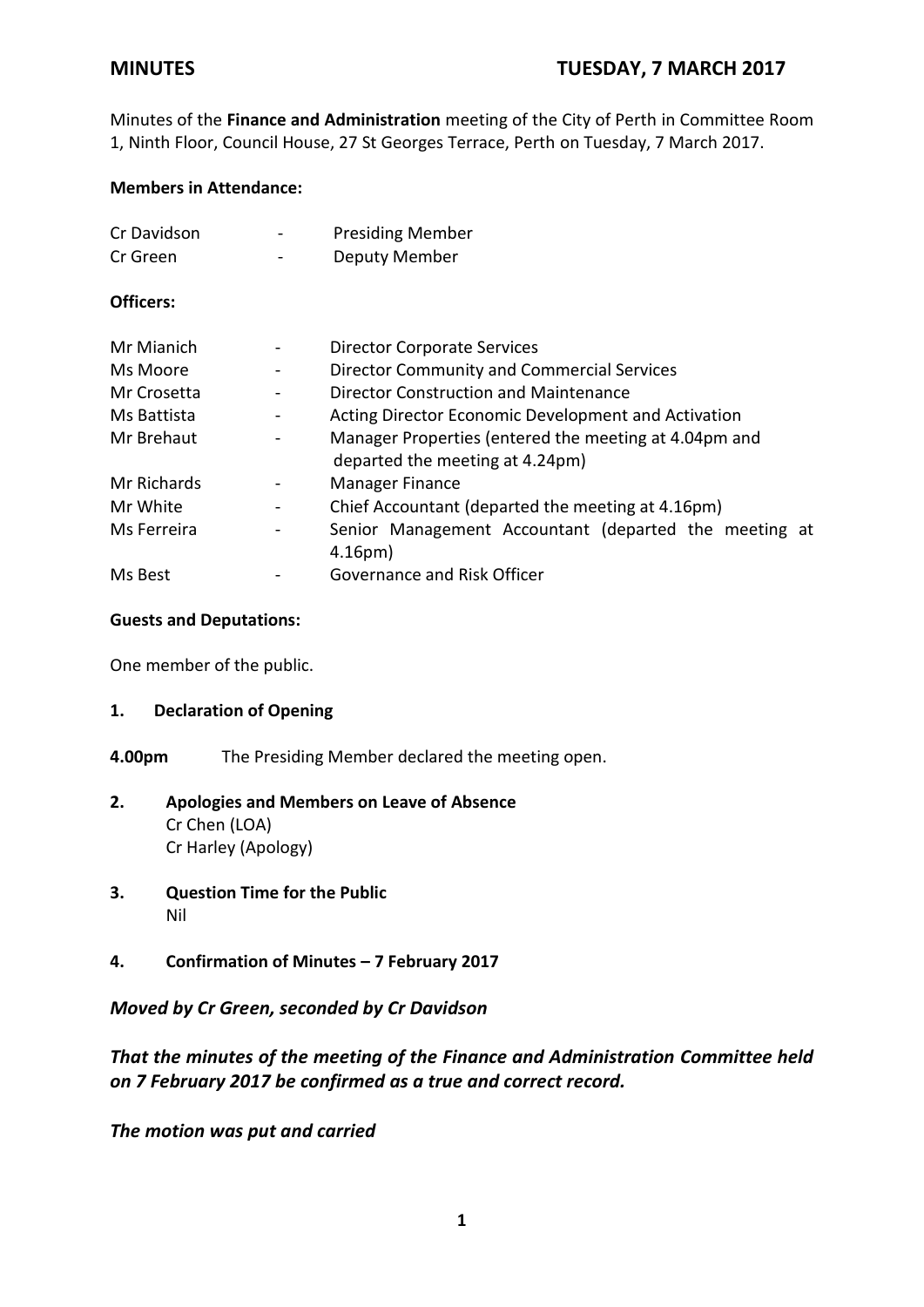**For: Crs Davidson and Green** 

**Against: Nil**

- **5. Correspondence** Nil
- **6. Disclosures of Members' Interests** Nil

## **7. Matters for which the Meeting may be Closed**

In accordance with Section 5.23(2) of the *Local Government Act 1995*, the meeting will be required to be closed to the public prior to discussion of the following:

| Item No.        | <b>Item Title</b>                                       | Reason           |
|-----------------|---------------------------------------------------------|------------------|
|                 | Confidential Item 8.8 and   Outcome of the January 2017 | s 5.23(2)(e)(ii) |
| Attachment 8.8A | <b>Parking Promotion</b>                                |                  |

In accordance with Section 5.23(2) of the *Local Government Act 1995*, should an Elected Member wish to discuss the content of the confidential attachment/s listed below, it is recommended that Council resolve to close the meeting to the public prior to discussion of the following:

| <b>Schedule No.</b>            | <b>Item No. and Title</b>            | Reason           |
|--------------------------------|--------------------------------------|------------------|
| <b>Confidential Attachment</b> | Item 8.6 - Tender 074-16/17 - Office | s 5.23(2)(e)(ii) |
| 8.6A, B & C                    | Cleaning and Lock Up Services        |                  |
| <b>Confidential Attachment</b> | Item 8.7 - Tender 095-16/17          | s 5.23(2)(e)(ii) |
| 8.7A & B                       | Counting and Banking of Monies       |                  |
|                                | from Car Park Facilities             |                  |

### **8. Reports**

## **Item 8.1 Investments and Investment Returns for Period ended 31 January 2017**

*Moved by Cr Green, seconded by Cr Davidson* 

*That the Finance and Administration Committee receives the report detailing investments and investment returns for the period ended 31 January 2017 as detailed in Attachment 8.1A of this report.*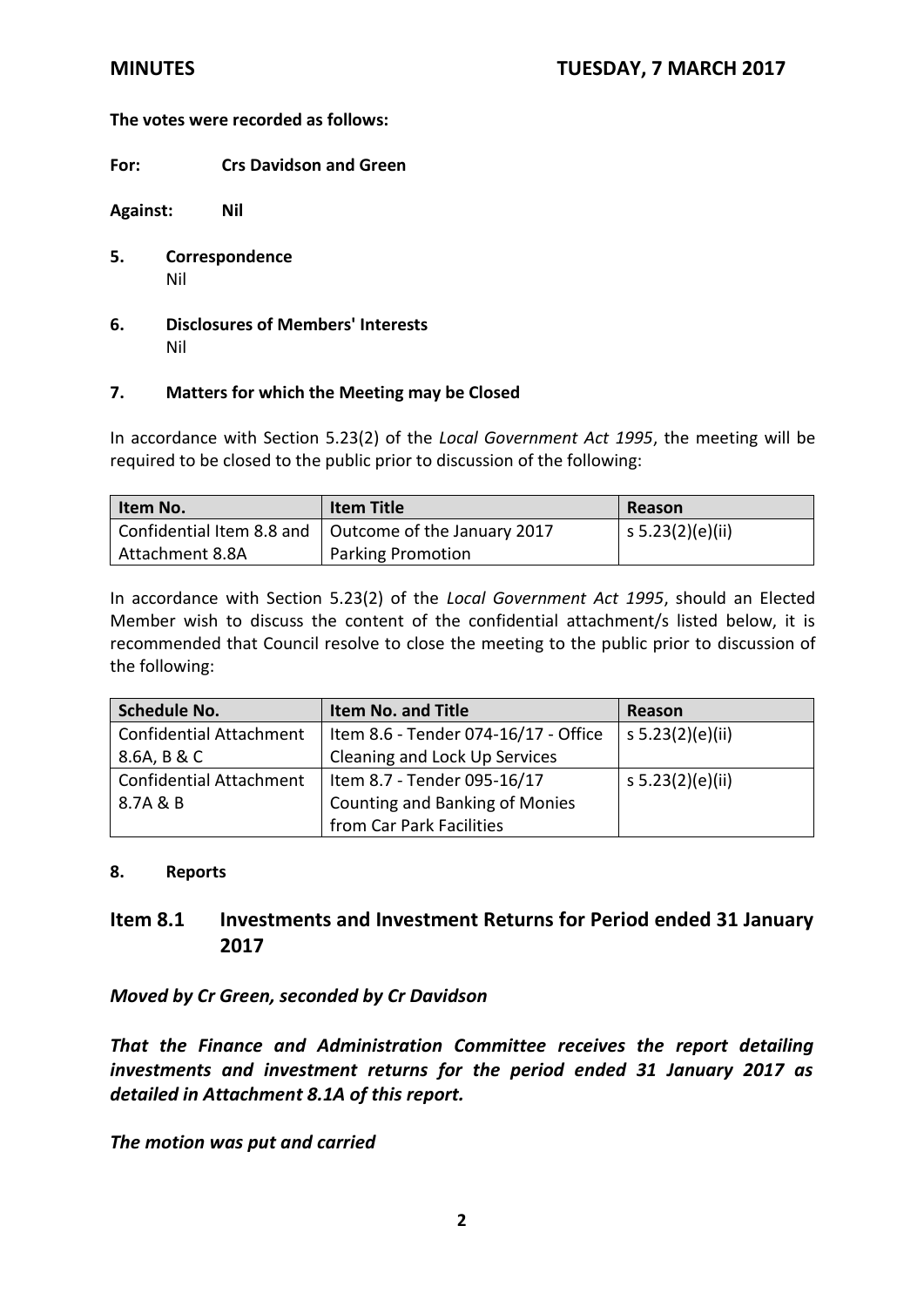**For: Crs Davidson and Green**

**Against: Nil**

**4.04pm** The Manager Properties entered the meeting.

## **Item 8.2 Payments from Municipal and Trust Funds – January 2017**

*Moved by Cr Green, seconded by Cr Davidson* 

*That in accordance with Regulation 13(1) of the Local Government (Financial Management) Regulations 1996, the list of payments made under delegated authority for the month ended 31 JANUARY 2017, be received and recorded in the Minutes of the Council, the summary of which is as follows:*

| <i><b>FUND</b></i>    | <b>PAID</b>     |
|-----------------------|-----------------|
| <b>Municipal Fund</b> | \$14,510,159.59 |
| Trust Fund            | \$115,049.48    |
| TOTAL:                | \$14,625,209.07 |

*The motion was put and carried*

**The votes were recorded as follows:**

**For: Crs Davidson and Green**

**Against: Nil**

# **Item 8.3 Financial Statements and Financial Activity Statement for the Period Ended 31 January 2017**

*Moved by Cr Green, seconded by Cr Davidson*

*That Council approves the Financial Statements and the Financial Activity Statement for the period ended 31 January 2017 as detailed in Attachment 8.3A of this Report.*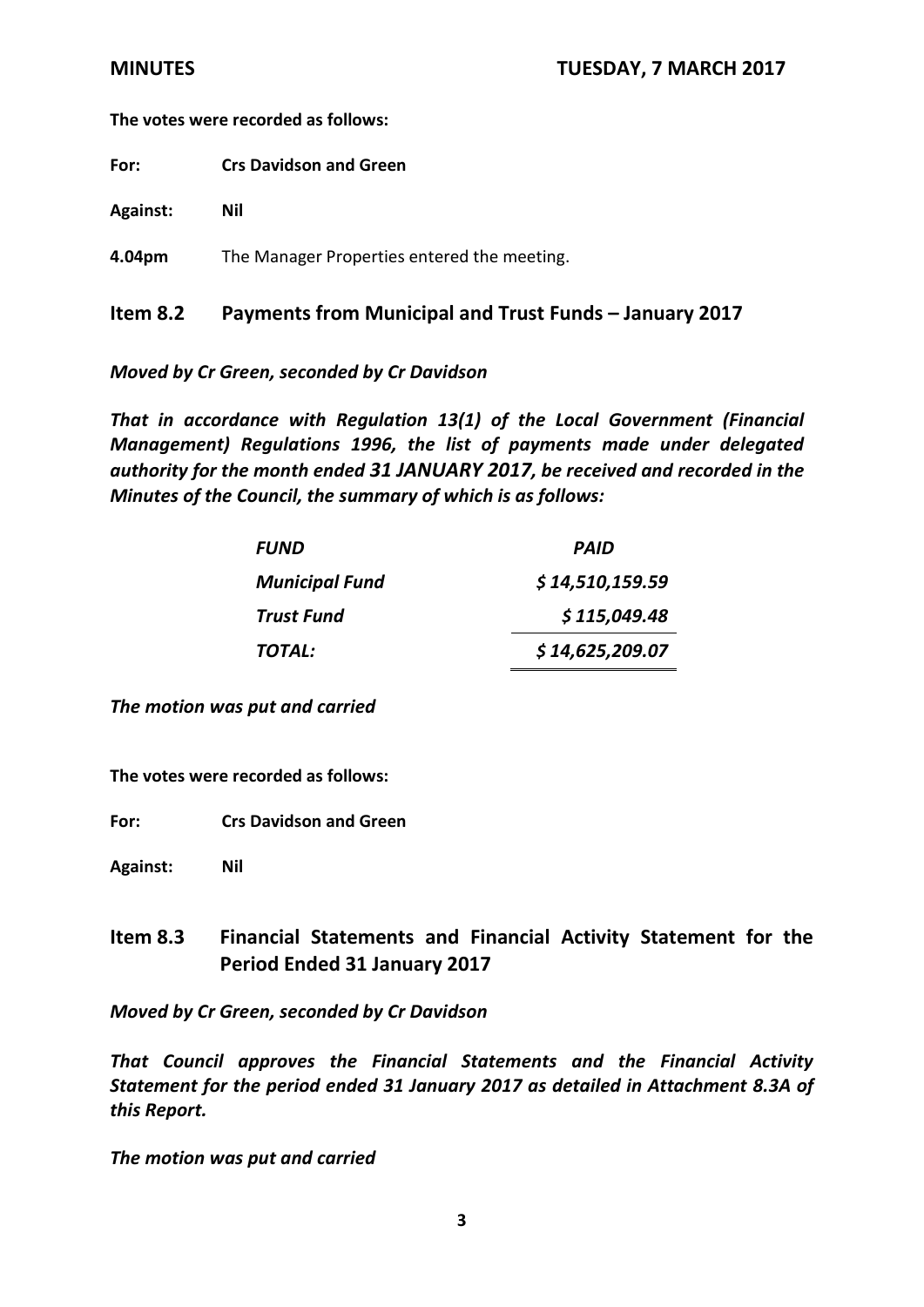**For: Crs Davidson and Green**

**Against: Nil**

# **Item 8.4 Budget Review 2016/17 – Forecast of the Operating and Capital Budget for the Year Ending 30 June 2017**

*Moved by Cr Green, seconded by Cr Davidson* 

## *That Council:*

- *1. in accordance with Regulation 33A(3) of the Local Government (Financial Management) Regulations 1996 (as amended) approves BY AN ABSOLUTE MAJORITY:*
	- *1.1 the Budget Review 2016/17 as detailed in Attachment 8.4A, 8.4B, 8.4C, 8.4D and 8.4E noting the reduction in net result from operations of \$2,910,994;*
	- *1.2 net capital expenditure reduction of \$15,122,476 as listed in Attachment 8.4C;*
	- *1.3 the increase in transfers to reserves of \$200,000 related to an allocation to the Public Art Reserve; and*
	- *1.4 the decrease in transfers from reserves of \$6,806,386 related to reductions in the capital works program;*
- *2. notes that:*
	- *2.1 the net reduction of \$15,122,476 on capital projects; reduced funding required from reserves of \$6,806,386; capital grants of \$1,558,113; contributions of \$2,064,291 and Municipal funds of \$4,693,687 required; and*
	- *2.2 the closing funds position in accordance with the revised Budget has been reduced by (\$4,720,706) to \$2,777,559 and this will be carried in the Accumulated Surplus.*

### *The motion was put and carried*

**The votes were recorded as follows:**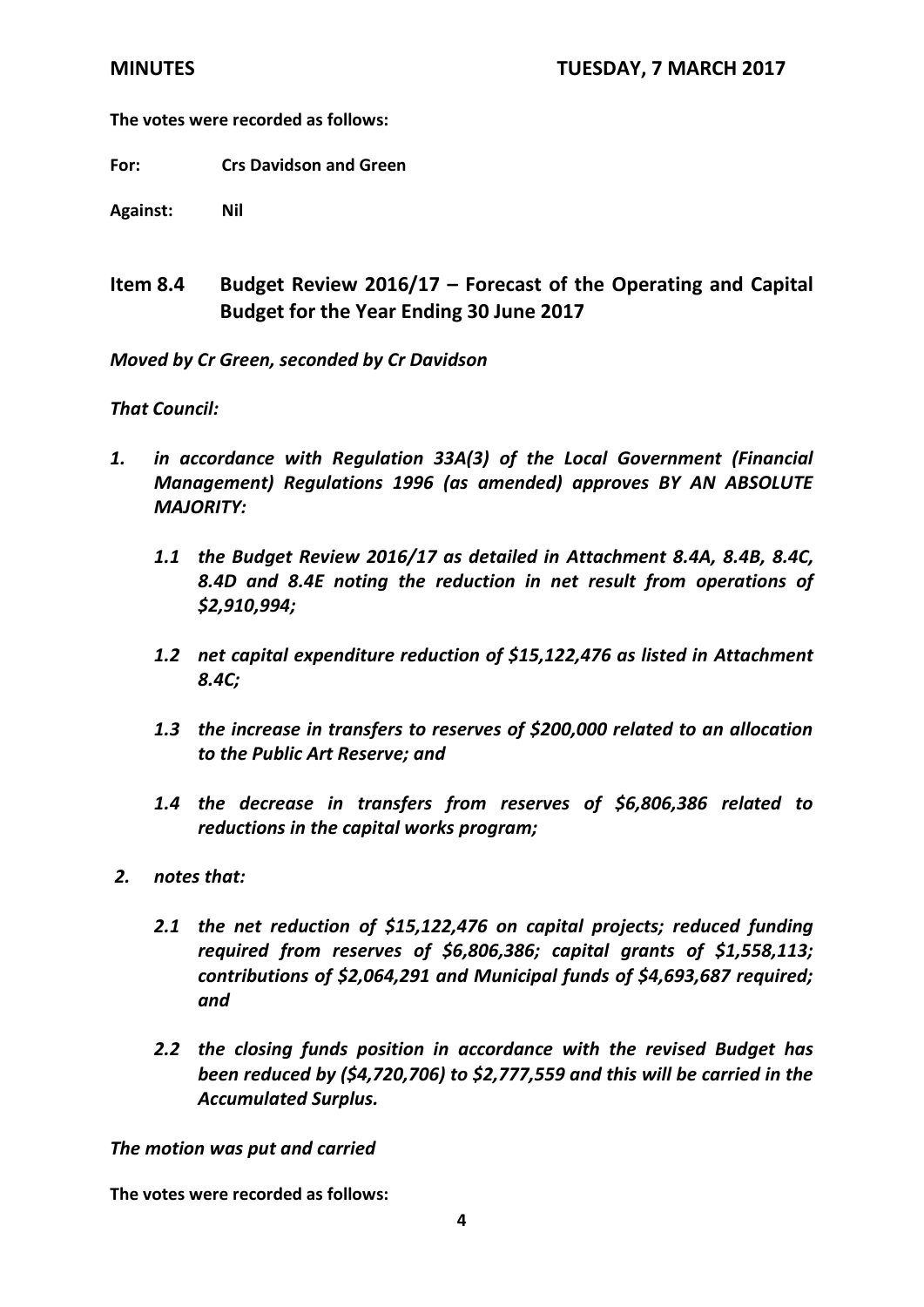## **For: Crs Davidson and Green**

**Against: Nil**

**4.16pm** The Chief Accountant and Senior Management Accountant departed the meeting and did not return.

## **Item 8.5 City of Perth Art Collection – Art Acquisitions**

*Moved by Cr Green, seconded by Cr Davidson*

*That the Finance and Administration Committee;*

- *1. approve the purchase of the work of art 'YL15 (Eagle)' from The Yilgarn Lacunae series by Gregory Pryor;*
- 2. *approve the purchase of the selected works on paper*  $(1 11)$  *by Laurel and Brett Nannup; and*
- *3. approve the purchase of the 'flora obscura' series of photographic prints by Eva Fernandez.*

*The motion was put and carried*

**The votes were recorded as follows:**

**For: Crs Davidson and Green**

**Against: Nil**

## **Item 8.6 Tender 074-16/17 - Office Cleaning and Lock Up Services**

*Moved by Cr Green, seconded by Cr Davidson* 

*That Council accepts the most suitable tender, being that submitted by Iconic Property Services (Tender 074-16/17 Office Cleaning and Lock Up Services), to provide:*

*(Cont'd)* 

*1. cleaning services at various properties owned by the City; and*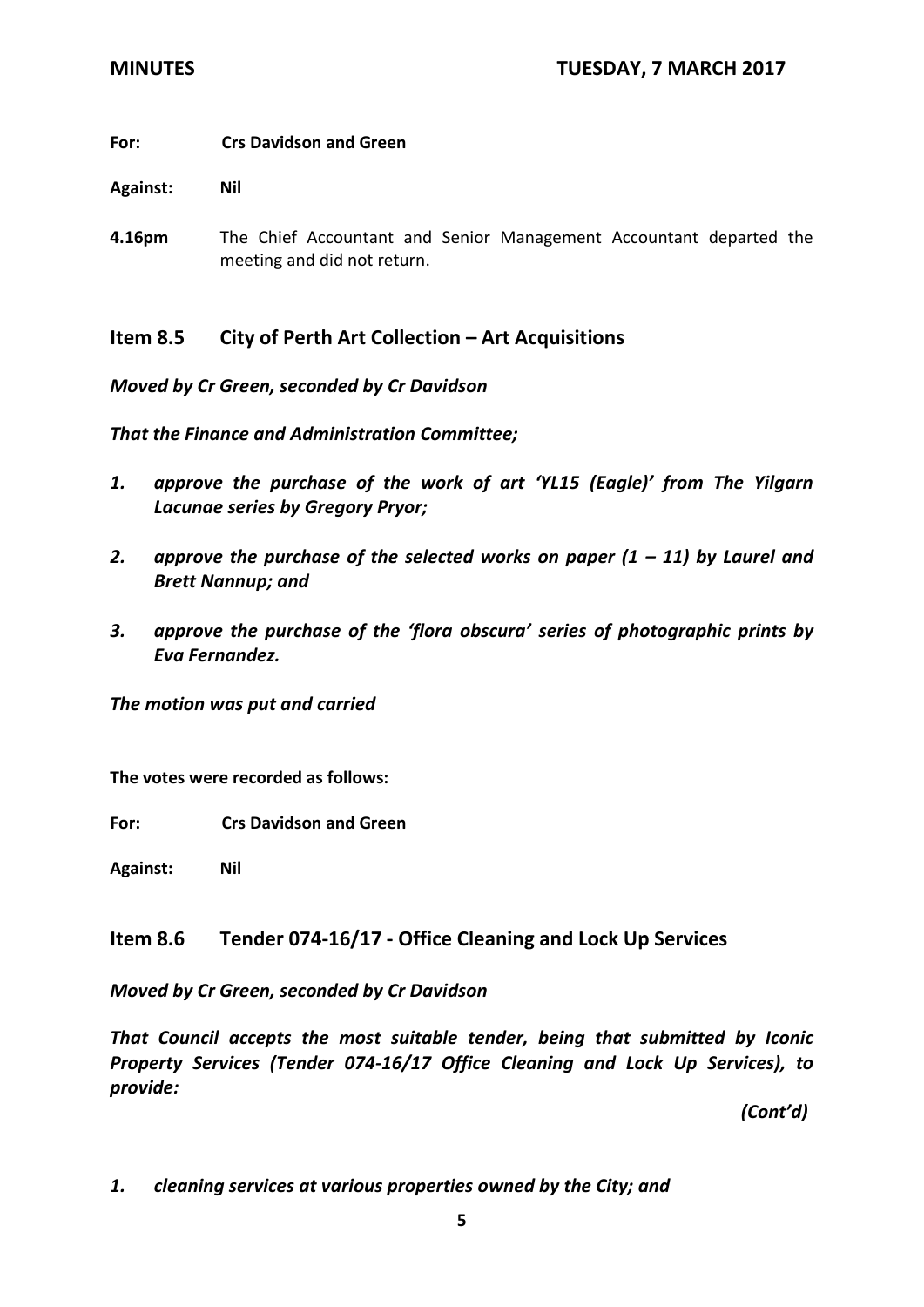*2. cleaning and lock up services to public toilets at various city locations,*

*for a period of three years, with the option to extend for a further two years in accordance with the Schedule of Rates in Confidential Attachment 8.6C and subject to annual CPI indexation.*

*The motion was put and carried*

### **The votes were recorded as follows:**

**For: Crs Davidson and Green**

**Against: Nil**

**4.24pm** The Manager Properties departed the meeting and did not return.

## **MOTION TO CLOSE THE MEETING TO THE PUBLIC**

*Moved by Cr Green, seconded by Cr Davidson* 

*That the Finance and Administration Committee resolves to close the meeting to the public to consider Confidential Attachment 8.7A and Confidential Item 8.8 – Outcome of the January 2017 Parking Promotion.* 

*The motion was put and carried*

**The votes were recorded as follows:**

**For: Crs Davidson and Green** 

- **Against: Nil**
- **4.26pm** The meeting was closed to the public.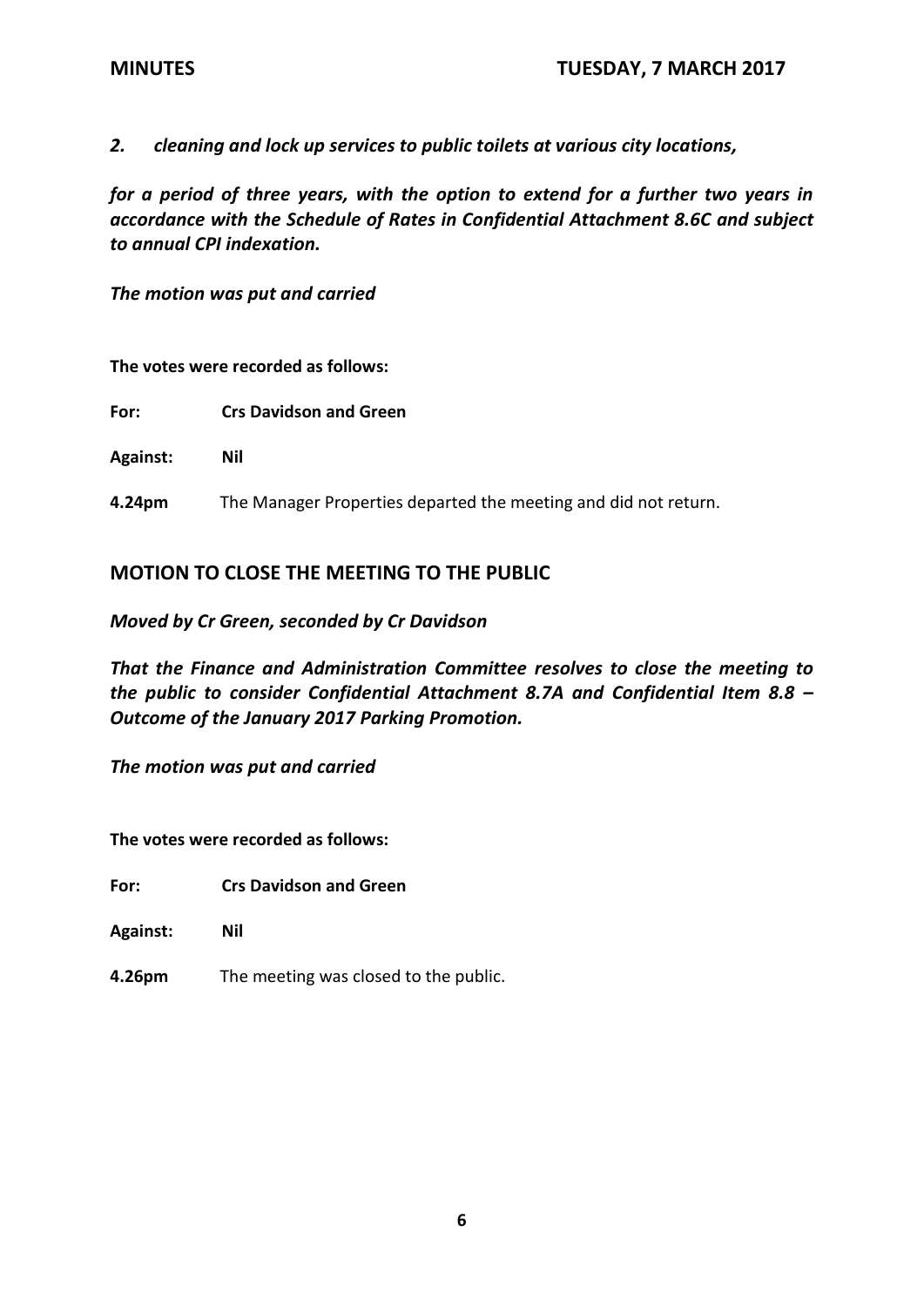# **Item 8.7 Tender 095-16/17 Counting and Banking of Monies from Car Park Facilities**

*Moved by Cr Green, seconded by Cr Davidson* 

*That Council accepts the most suitable tender, being that submitted by Prosegur Australia Pty Ltd for Counting and Banking of Monies from Car Park Facilities (Tender 095-16/17), for a period of three years with an option to extend for a further period of two years, as per the schedule of rates detailed in Confidential Attachment 8.7B including CPI increases.*

*The motion was put and carried*

**The votes were recorded as follows:**

**For: Crs Davidson and Green**

**Against: Nil**

## **Item 8.8 Outcome of the January 2017 Parking Promotion**

*Moved by Cr Green, seconded by Cr Davidson*

*That Council notes the outcome of the City of Perth Parking Promotion conducted in January 2017.*

*The motion was put and carried*

**The votes were recorded as follows:**

**For: Crs Davidson and Green**

**Against: Nil**

**MOTION TO RE-OPEN THE MEETING** 

*Moved by Cr Green, seconded by Cr Davidson* 

*That the Finance and Administration Committee resolves to re-open the meeting to the public.*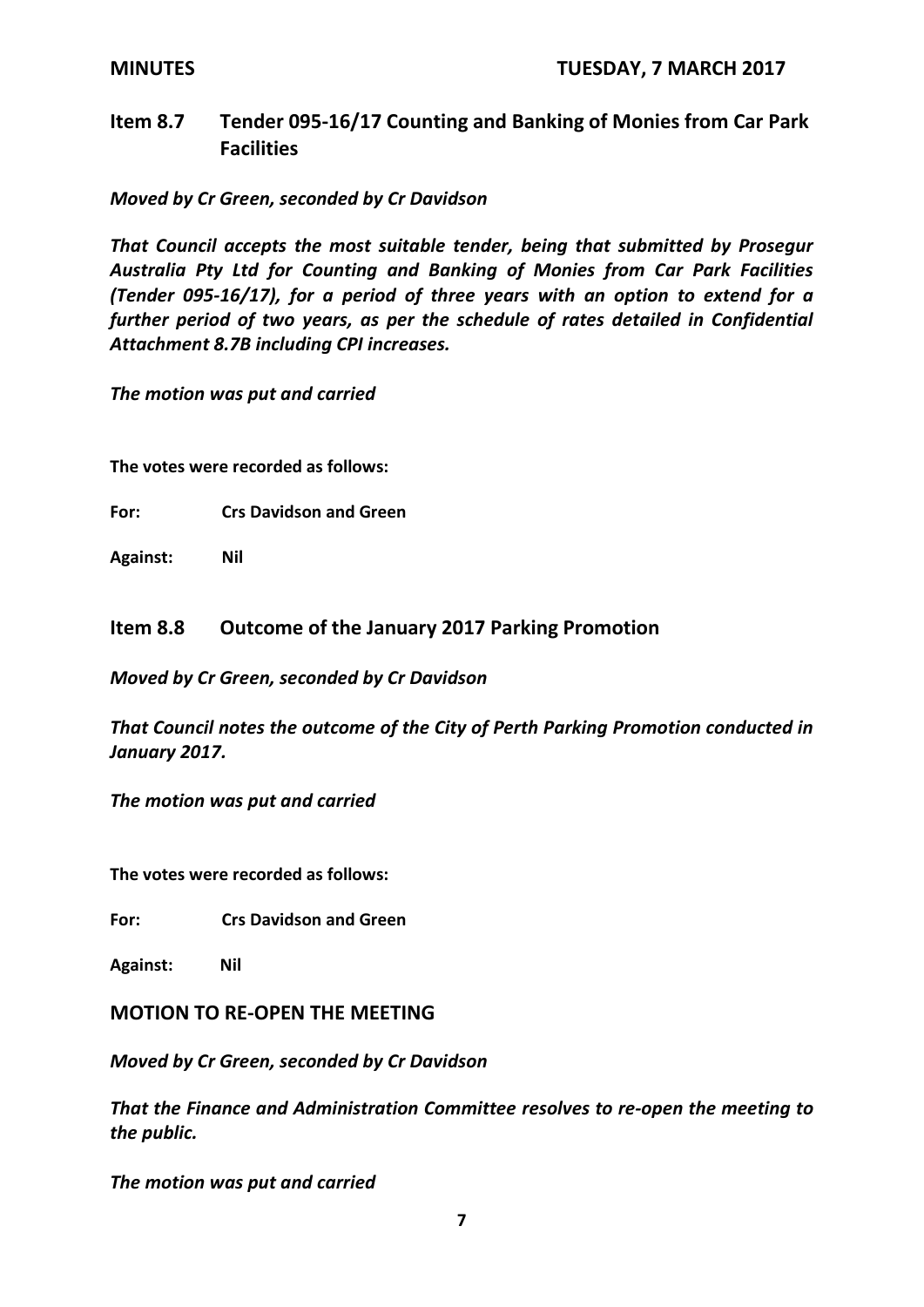- **For: Crs Davidson and Green**
- **Against: Nil**
- **4.41pm** The meeting was re-opened to the public and no members of the public returned.

Therefore, in accordance with clause 5.2(6)(b) of the *City of Perth Standing Orders Local Law 2009*, the motion was not read aloud but is recorded in the meeting minutes.

**9. Motions of which previous notice has been given** Nil

### **10. General Business**

- 8.1 Responses to General Business from a Previous Meeting Nil
- 8.2 New General Business Nil

## **11. Items for consideration at a future meeting**

Outstanding Items:

The following items are currently being investigated and actioned by Officers. Information will be provided to Elected Members when available.

 Potential Financial Opportunities and Shared Services across local governments (raised at FA 04/10/16).

The Governance and Risk Officer advised that communication was distributed to Elected Members on 28/02/2017 (TRIM 43593/17). This action is now completed.

 Council Policy 1.9 – Public Relations Policy – Media Statements and Press Releases (raised at FA 04/10/16, updated FA 06/12/16).

The Director Corporate Service advised that information in relation to this item will be provided at a future Council Briefing.

City of Perth Art collection (raised at FA 04/10/16, updated FA 06/12/16).

The Acting Director Economic Development and Activation advised that a Council Briefing was held on this item and is now completed.